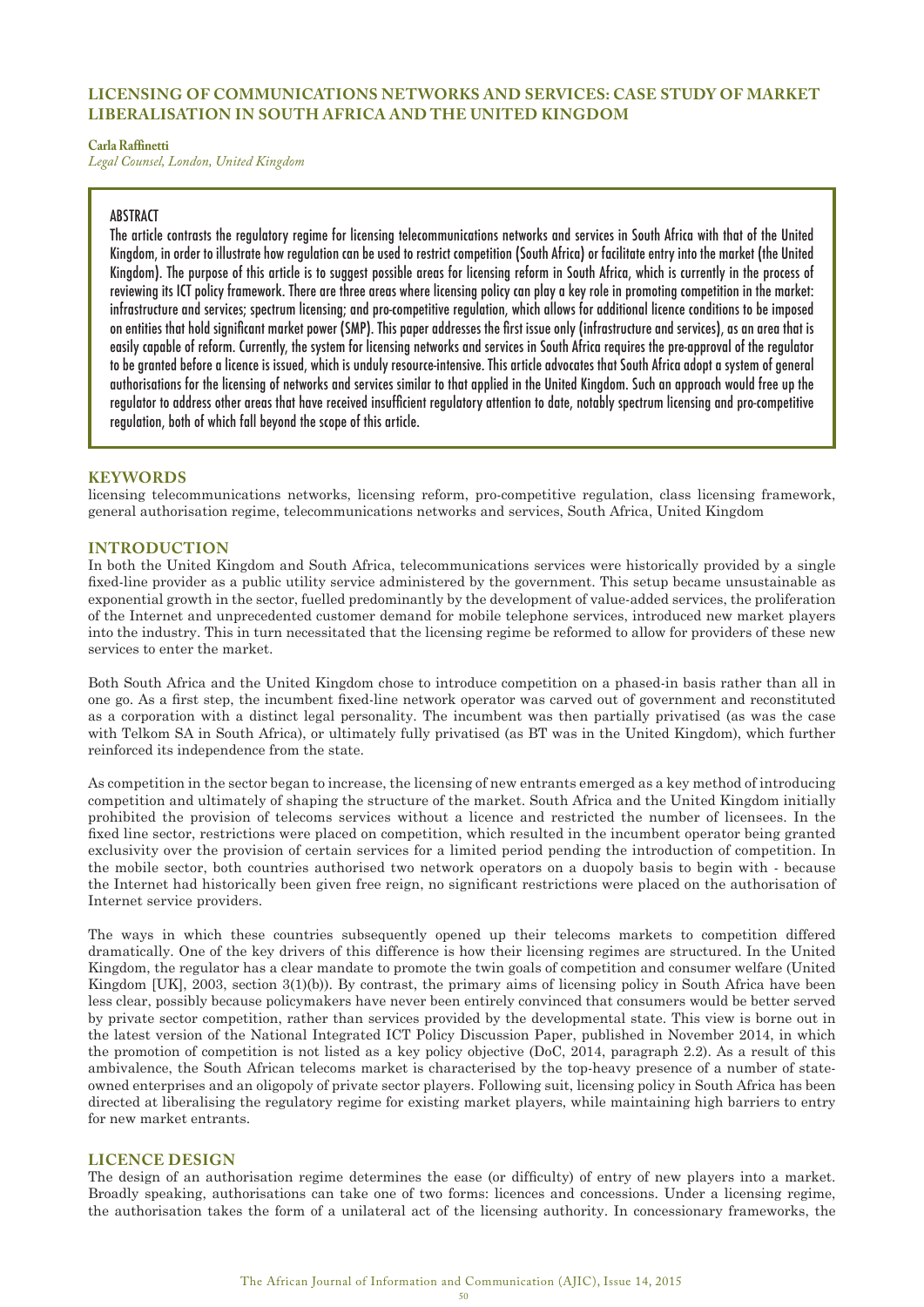authorisation consists of a bilateral contract between the government and the operator. Concessions were more common in countries where the regulatory framework was less developed (Intven, Oliver & Sepulvéda, 2000, pp.2-8 to 2-9) and were used extensively in the South America region. Today, licensing regimes are more prevalent and are the authorisation system of choice in both South Africa and the United Kingdom.

In countries where licensing systems have been adopted, three broad methods have emerged for licensing new entrants: individual licences (which require the pre-approval of the regulator, class licences (where no prior regulatory permission is required, but where licence conditions apply which govern the terms on which providers may provide services in the market), and licence exemptions (where there are no licence requirements and entry is completely open to new entrants).

Generally, licensing regimes that require the pre-consent of a regulator are more resource-intensive to administer, as they necessitate a distinct department or division to be established within the regulator to process licence applications. Class licensing systems that require the regulator to monitor and enforce licence conditions are more costly to implement than exemption regimes, but are cheaper to run than individual licensing regimes. Furthermore, licence application and exemption processes can also be complicated (or simplified) by the way in which they are designed.

Individual licences are a common method of authorising new entrants in service categories that are limited with respect to competition – either because the government has taken a policy decision to artificially restrict the number of licensees in a particular category (such as, for example, by placing a limit on the number of facilities-based competitors during the early stages of the market liberalisation process), or because a scarce resource is to be licensed in the context where demand for it exceeds supply (such as spectrum, for example). However, the way in which individual licences can be applied for and awarded can vary dramatically. Key questions that regulators should ask themselves in deciding whether to restrict or liberalise the market include the following:

- i. When an applicant is applying for a licence, should the application be made following an invitation to apply (ITA) or should the regulator be able to accept unsolicited applications only?
- ii. If by invitation, who should issue the invitation, the regulator or the Minister in charge of the sector?
- iii. Should the application take the form of an auction (where the highest bidder wins) or a merits-based competitive selection process (where the best candidate wins, as judged by an independent third party, usually the regulator)?
- iv. How comprehensive should the application process be? For example, should the applicant be required to present a business case, substantiated by extensive supporting documentation or should the applicant merely fill in a form describing the services that it wishes to provide in very simple terms? Should there be any pre-qualification criteria?
- v. Before awarding the licence, should the regulator invite comment from the public on the applications that it has received and hold a hearing? Or should the licence applications be awarded or declined on a purely administrative basis?

In closed markets it is common to require applicants for certain types of licences (particularly network operator licences) to submit extensive licence applications following an invitation to apply (ITA), and pursue a lengthy evaluation process on the merits thereof before finally choosing a winner (infoDev/ITU, n.d.a). South Africa is a good example of a country that has used licensing to maintain fairly high barriers to entry, and will be discussed in more detail below. However, as markets have become more competitive, many jurisdictions have moved away from onerous individual licensing systems to class licensing regimes, notably in the European Union (EU) (infoDev/ITU, n.d.b).

Class licences are a useful tool for simplifying the authorisation regime where there is no limitation on the number of market entrants, but where there are significant regulatory objectives that can be achieved by establishing general conditions, such as, for example, mandating interconnection or imposing consumer protection requirements (Intven, Oliver & Sepulvéda, 2000, pp.2-10). Under a class-licensing regime, any entity may provide a telecom service or operate a telecom network without the pre-approval of the regulator, provided that it adheres to the terms of the class licence.

Member states of the EU are required by law to licence networks and services under a general authorisation (EU, 2002b). Individual licensing methodologies are kept to the bare minimum – and are usually restricted to finite resources where demand exceeds supply – such as numbers, or auctions for high-demand spectrum. This is considered in the context of the United Kingdom later.

Licence exemptions are typically used where an activity is technically caught within the definition of activities subject to regulation (such as offering a telecom service to the public) but where no justification exists for imposing any licensing requirements (which would be the case with remote control devices to open up a garage, for example, which use the spectrum). Licence exemptions can either take the form of an individual exemption (granted to a specific telco) or a blanket exemption (granted in respect of a particular category of services).

Company specific exemptions would most likely be unlawful in many jurisdictions. As more players have entered the market, jurisdictions such as the EU have introduced anti-discrimination rules to prevent regulators and policymakers from favouring certain companies to the exclusion of others. The EU rules on state aid, set out in the Treaty on the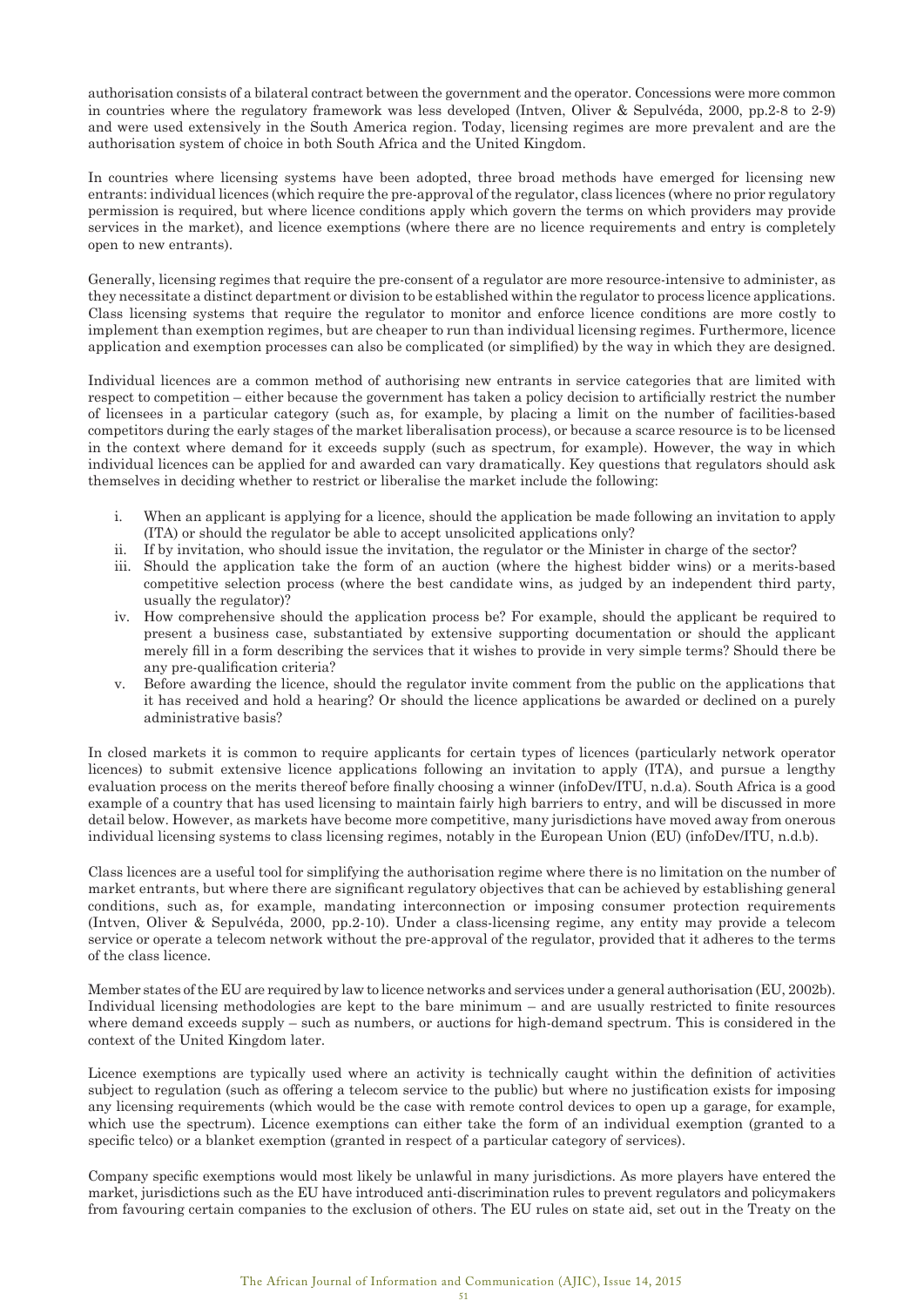Functioning of the European Union (TFEU), are a good example of this: EU member states are prohibited from granting state aid (such as subsidies or other preferential treatment) to local businesses where this will distort competition and create an unequal playing field (EU, 2008, Articles 107 to 109). In Africa, by contrast, because there is no pan-African treaty organisation comparable to the EU, no similar rules exist. This has sometimes led to unusual exceptions being made for state-owned enterprises. In South Africa, for example, a statutory exemption was granted to government-owned broadcasting signal distributor Sentech, which allowed Sentech to bypass the very onerous individual licence application procedures for a telecommunications licence under the then Telecommunications Act, 1996 (RSA, 1996, section 32C). Such blatant favouritism would not have passed legal muster in the EU. Then again, it is unlikely that the special dispensation granted to Sentech would have withstood constitutional scrutiny under the equality clause of the South African constitution either, had it been challenged in court (which it was not).<sup>1</sup>

For this reason, where they are to be found, blanket licence exemptions are more common and are far less likely to fall foul of the law. The use of spectrum in the industrial, scientific and medical (ISM) bands provides a good example of an instance where blanket licence exemptions have been applied very successfully. ISM spectrum was historically used for very low devices like microwave ovens and remote controls. However, when the telecoms sector began to grow, and communications networks became increasingly capacity-constrained, regulators and policy makers in many countries opted to allow ISM spectrum to be used for Wi-Fi services on a licence exempt basis.2

# **TELECOMS LICENSING IN THE EUROPEAN UNION**

In order to understand the limitations of the South African licensing system, it is necessary to first discuss the licensing system in the United Kingdom, which has generally been successful in promoting competition in the local telecoms market. Nevertheless, it should be noted at the outset that regulatory regimes in the developed world are not always an appropriate benchmark for developing world economies, where socio-economic circumstances may be different. However, in the South African context, reforming the licensing regime for telecommunications networks and services would be relatively easy to implement and would require fewer resources to manage in the long term.

Because the United Kingdom is a member of the European Union (EU), it must comply with EU law. The European Common Regulatory Framework (CRF) consists of five directives, the most important of which, for licensing purposes, are:

- **i. The Framework Directive (EU, 2002c)** which creates the overarching regulatory framework within which the other directives sit
- **ii. The Authorisation Directive (EU, 2002b)** which simplifies the authorisation regime by mandating a system of class licensing
- **iii. The Access Directive (EU, 2002a)** which deals with access to interconnection and associated facilities.

All of the above directives were amended in 2009 by the 'Better Regulation Directive' (EU, 2009). The CRF requires all member states to adopt a class licensing system, under which communications providers (CPs) provide electronic communications networks and services under a system of general authorisations, which apply to all of them equally.

Instead of requiring CPs to apply for different licences according to the platform over which the service is provided (such as fixed or mobile) or the service itself (such as national long distance versus international, or voice versus data) as used to be the case in European jurisdictions such as the United Kingdom, there are now only two broad categories for networks and services which are subject to the general authorisation regime. These are:

- **i. Electronic communications networks (ECNs)** being a transmission system which permits signals to be conveyed regardless of the type of information conveyed (European Union [EU], 2002c, Article 2(a)), and
- ii. **Electronic communications services (ECSs)** being a service normally provided for remuneration which consists wholly or mainly in the conveyance of signals over an ECN, including a broadcasting network, but excluding broadcasting content (EU, 2002c, Article 2(c)).

Under the general authorisation regime, the CRF prohibits EU member states from requiring the consent of the national regulatory authority (NRA) to be given as a pre-condition to the provision of networks and services. So keen has the EU been to lower barriers to licensing that, although member states may require CPs to register with the NRA first (EU, 2002b, Article 3.2), they may not require NRAs to acknowledge receipt of registrations as a pre-condition to providing networks or services, as this would effectively amount to an individual licensing system (EU, 2002b, Article 3.3).

Whilst the general authorisation regime is meant to apply across the board to all CPs who provide networks and services, the CRF allows NRAs to impose targeted conditions on certain CPs, such as:

<sup>1</sup> Section 9 of the Constitution of the Republic of South Africa Act 108 of 1996 prohibits discrimination on arbitrary grounds. However, section 36 permits the right to equality to be limited, where this is reasonable and justifiable.. Although there was an outcry at the time that the then Telecommunications Act was amended to confer on Sentech these additional privileges that were not available to any other telcos at the time, no stakeholders ever challenged the amended legislation in court. At the time, the other telcos chose not to challenge these statutory amendments in court, in part presumably, as they were unwilling to risk incurring the political disfavour of government.

<sup>2</sup> In the EU, the Authorisation Directive requires member states to refrain from making the use of spectrum subject to individual licensing, where the risk of harmful interference is negligible. In the United Kingdom and in South Africa, the ISM bands are generally licence exempt for Wi-Fi applications.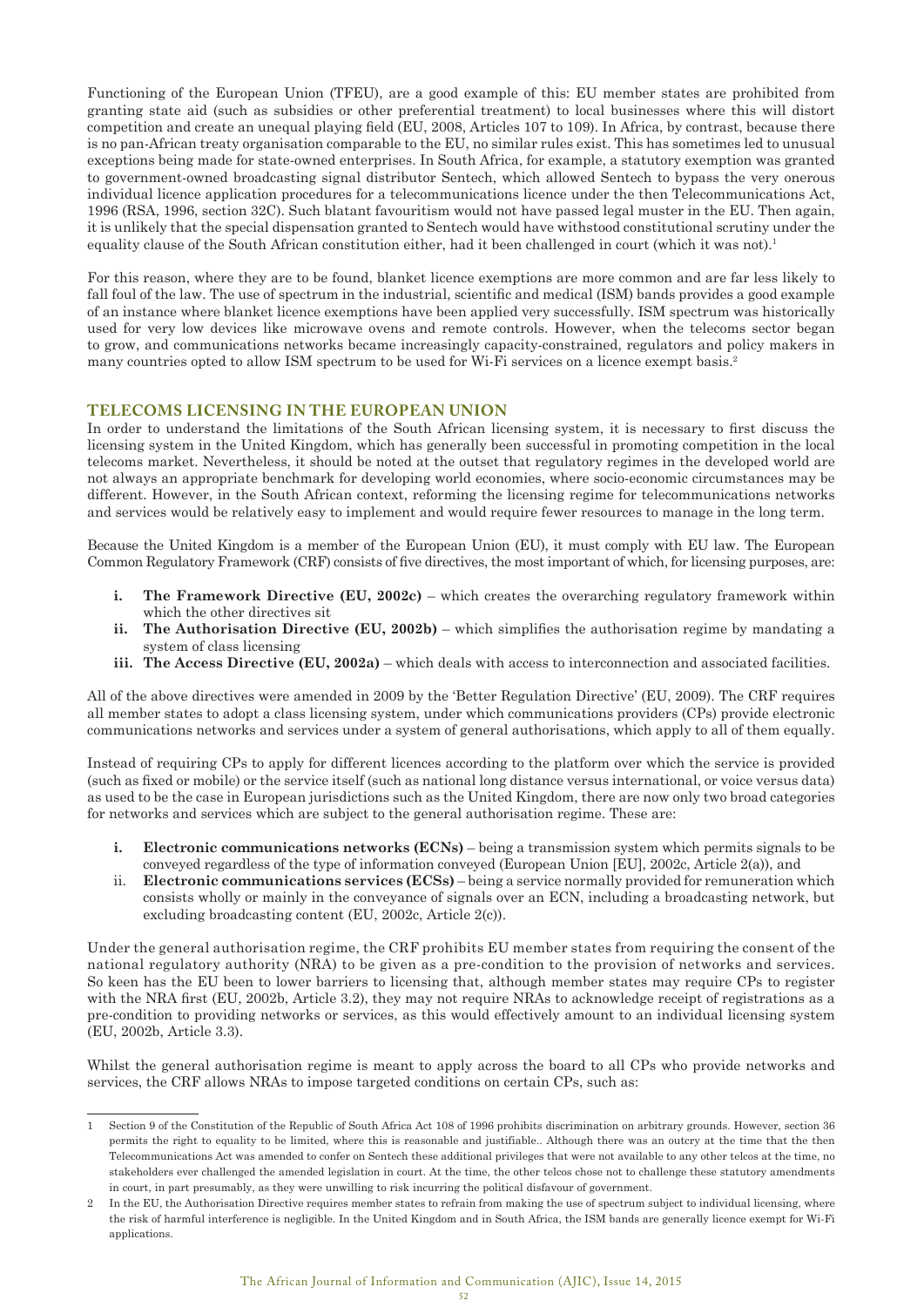- **i. SMP conditions:** NRAs may impose pro-competitive conditions on entities that hold significant market power (SMP) in relevant markets that are not sufficiently competitive. The purpose of allowing NRAs to impose *ex ante* obligations in this way is to prevent dominant firms from abusing their position in the market. Pro-competitive conditions may only be imposed following a comprehensive market review. Examples of the obligations that NRAs may impose on SMP firms include the duty not to discriminate (EU, 2002a, Article 10), the requirement to provide network access (EU, 2002a, Article 12), a requirement to comply with price controls, cost recovery, cost orientation of tariffs and cost accounting rules (EU, 2002a, Article 13).
- **ii. Access related conditions:** NRAs may impose conditions relating to network access and interoperability (EU, 2002a, Article 5.1). Unlike SMP conditions, which are linked to market power, access conditions can be imposed on anybody (EU, 2002a, Articles 5.1(a) and (ab)). In the United Kingdom, for example Ofcom has imposed an access condition on BT to provide interconnection, in order to ensure any-to-any connectivity. 'End-to-end connectivity' is the process of enabling retail customers to make calls to other customers or services on their own providers' networks or on other providers' networks (Ofcom, 2006).
- **iii. Universal service conditions:** NRAs may require CPs to make specific services available to end users at an affordable price, regardless of their location, even if it would be unprofitable for them to do so (EU, 2002d, Article 3). Examples of universal service conditions that NRAs are empowered to impose include disability services (EU, 2002a, Article 7), directory enquiry facilities (EU, 2002a, Article 5) and the provision of access from a fixed location (EU, 2002a, Article 4).

# **LICENSING IN THE UNITED KINGDOM**

Before the CRF was transposed into British law in 2003, it was an offence for anybody under the United Kingdom Telecommunications Act 1984 to run a telecommunications system unless authorised to do so by a licence granted under that Act (United Kingdom, 1984). There were several licence categories, each of which contained a different set of restrictions, and different licences were intended to provide different services. As Conradi (2009) has described it, the United Kingdom licensing system was 'a complex and confusing system without any overriding logic to it. Whilst a fantastic arrangement for telecoms lawyers it was clear that the system was generating obstacles to competition in the market' (Conradi, 2009, p.1).

The United Kingdom Communications Act transposed the CRF into law in 2003. The Act empowers the sector regulator, Ofcom, to set general conditions of entitlement (GCs) which apply to CPs who provide networks and services. Although Ofcom has the discretion to require CPs to pre-notify it before commencing a licensed activity (United Kingdom, 2003, section 33), Ofcom has never exercised this power. There are 24 GCs in total, all of which apply to CPs equally, but only according to the types of services that they supply, such as public or private electronic communications networks or services, public services and networks only, or publically available telecommunications services (PATS). It is up to CPs rather than Ofcom to ascertain which GCs are applicable to them and to conduct their business accordingly. The relationship between these three categories of communications provider is as follows:



# FIGURE 1: TYPES OF COMMUNICATIONS PROVIDERS IN THE UNITED KINGDOM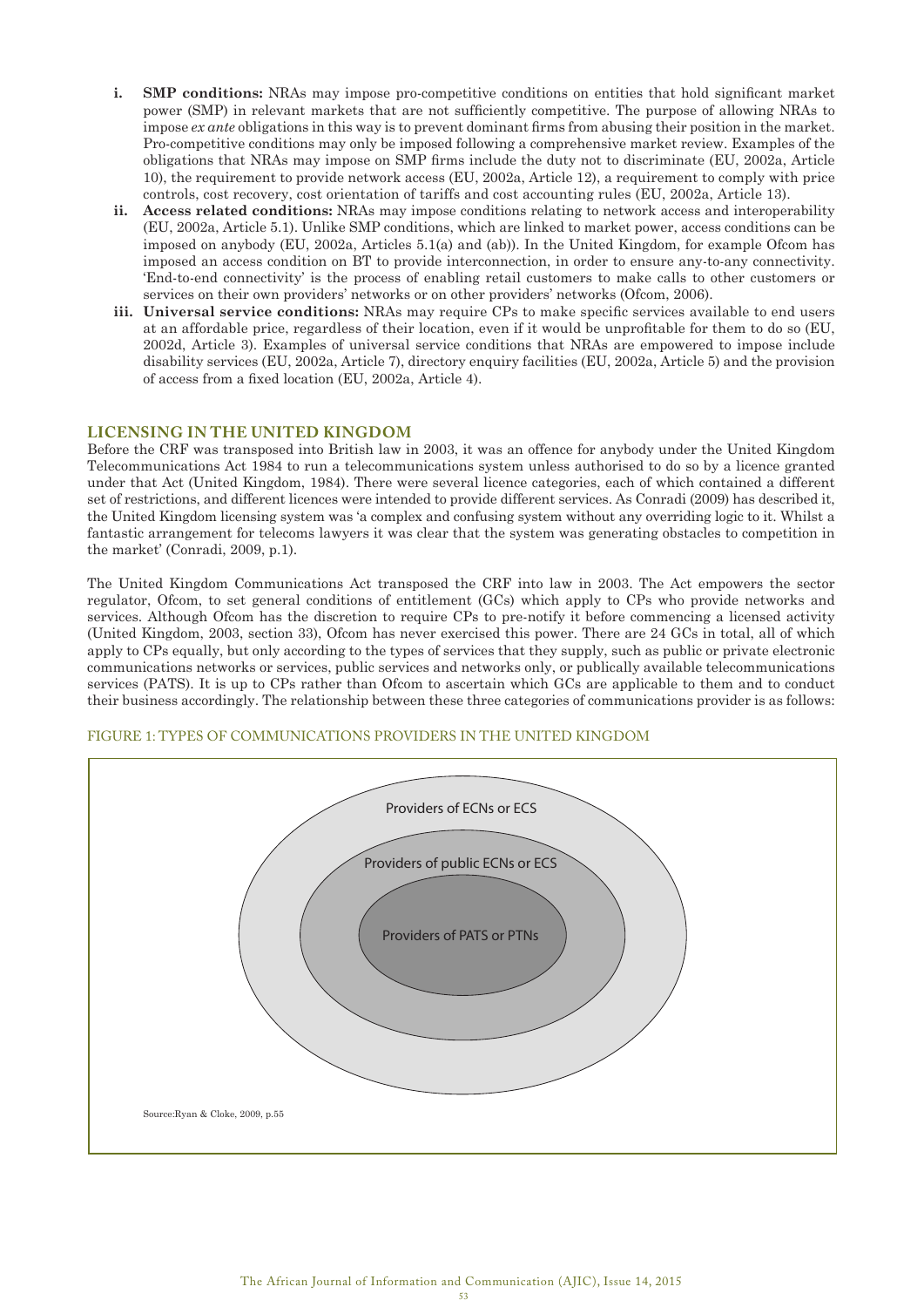For operators who hold SMP, Ofcom may introduce pro-competitive regulatory measures, so as to impose SMP conditions, following a market review. SMP conditions are a form of asymmetrical licensing, in that, unlike the general authorisations, which apply to all CPs, the SMP conditions apply only to firms that have been found to be dominant in a relevant market. Over the years, the United Kingdom regulator has imposed various retail and wholesale SMP conditions on dominant firms, including in relation to markets such as fixed and mobile call termination, leased lines and the like (for example, Ofcom, 2013).

With respect to BT in particular, the regulator sought to extract a number of undertakings at the outset, in relation to a number of markets that were characterised by market failure and where BT was so clearly dominant that that the outcome of a market review was a foregone conclusion. Following a strategic review of the United Kingdom telecommunications sector (Ofcom, 2005), BT voluntarily agreed to a number of behavioural and structural undertakings under competition law to avoid a reference to the Competition Commission under the Enterprise Act, 2002 (Ofcom, 2010). This obviated the need for Oftel (Ofcom's predecessor) to conduct an initial market review into all of BT's activities, although Ofcom periodically reviews and updates the undertakings to ensure that they remain proportionate and current (Ritchie, 2009, pp.93-124). By contrast, neither the sector specific regulator in South Africa, the Independent Communications Authority of South Africa (ICASA), nor the competition authorities sought to extract similar undertakings from Telkom and the other big players, Vodacom and MTN, when implementing the new licensing regime under the Electronic Communications Act 36 of 2005 (ECA). This was an opportunity missed, which resulted in the larger telcos being under-regulated at the outset, pending market reviews that took several years to finalise after the ECA was brought into law. This is borne out most notably by the fact that ICASA only published regulations lowering mobile call termination rates in 2010, some four years after the ECA first came into force (ICASA, 2010). This point is discussed in greater detail below.

# **PUTTING SOUTH AFRICA UNDER THE SPOTLIGHT**

Legally, the South African telecoms market is partially liberalised within a converged licensing structure. The enactment of the ECA has undoubtedly facilitated increased levels of competition, by partially lifting some of the very draconian restrictions on licensing that existed under the now repealed Telecommunications Act, 1996, whilst simultaneously imposing new restrictions under the ECA. As a result, the South African market remains highly concentrated. The fixed line market is structured around two traditionally vertically integrated fixed networks, in the form of Telkom and Neotel. The mobile market operates effectively as a near-duopoly between MTN and Vodacom following Cell C's late entry into the market and its relatively small market share subsequently (Esselaar, Gillwald, Moyo & Naidoo, 2010, p.20). The effect of Vodacom's recent buy-out of second fixed-line network operator, Neotel, remains to be seen. Initiatives such as the rollout of metropolitan fibre optic networks (by Dark Fibre) and the long distance fibre optic network (being constructed by Fibreco), should assist the liberalisation process in the long term.

At the centre of the problem is that the South African licensing framework has been caught in a tug of war between the competing policy objectives of encouraging private sector participation by liberalising the market (primarily through the enactment of the ECA and the partial privatisation of Telkom) on the one hand and, entrenching and expanding the role of the state in the provision of telecommunication services (by increasing involvement through the creation of a state-owned infrastructure company, Broadband Infraco, in 2009 and via Sentech) on the other. One view is that (Esselaar et al., 2010, p.8):

increased state provision and investment in the sector is a direct result of policy and regulatory and institutional failure to fully liberalise and introduce competition … Not only has this led to concentrated markets … high prices, constrained access and high input costs, which ultimately constrains the development of the information society in South Africa …

Ironically, there would have been less of a perceived need to counterbalance oligopolistic private sector tendencies with greater government involvement and protectionism had competition been introduced much earlier. In the face of this legacy, government 'has struggled with the dual roles of adopting policy and legislation that is enabling for the industry on the one hand, and protecting state commercial interests on the other' (Esselaar et al., 2010: p.6).

The effects of the lack of a clear mandate to promote competition have been borne out in the High Court case of *Altech Autopage Cellular (Pty) Ltd v Chairperson of the Council of the Independent Communications Authority of South*  Africa & Others,<sup>3</sup> discussed below. While the *Altech* case helped to open up the local market, subsequent statutory initiatives have attempted to restrict, if not reverse, some of the pro-competitive effects of the High Court's decision.

# **CONTEXTUALISING** *ALTECH V. ICASA*

In order to appreciate the impact of the *Altech* case on the South African telecommunications market, it is necessary to understand the historical context that gave rise to the *Altech* decision as well as the events that have unfolded subsequently.

In South Africa, telecommunications services were provided as a monopoly service under the control of the then Minister of Transport and Communications (Horwitz, 1992, pp.2-3). In 1991, Telkom was incorporated as a corporation, under sections 3(1) and 4(1)(b) of the now repealed Post Office Act 44 of 1958, with the state as the 100% shareholder.

<sup>3</sup> *Altech Autopage Cellular (Pty) Ltd vs Chairperson of the Council of the Independent Communications Authority of South Africa & Others,* Case no: 20002/08, High Court, Transvaal Provincial Division (unreported).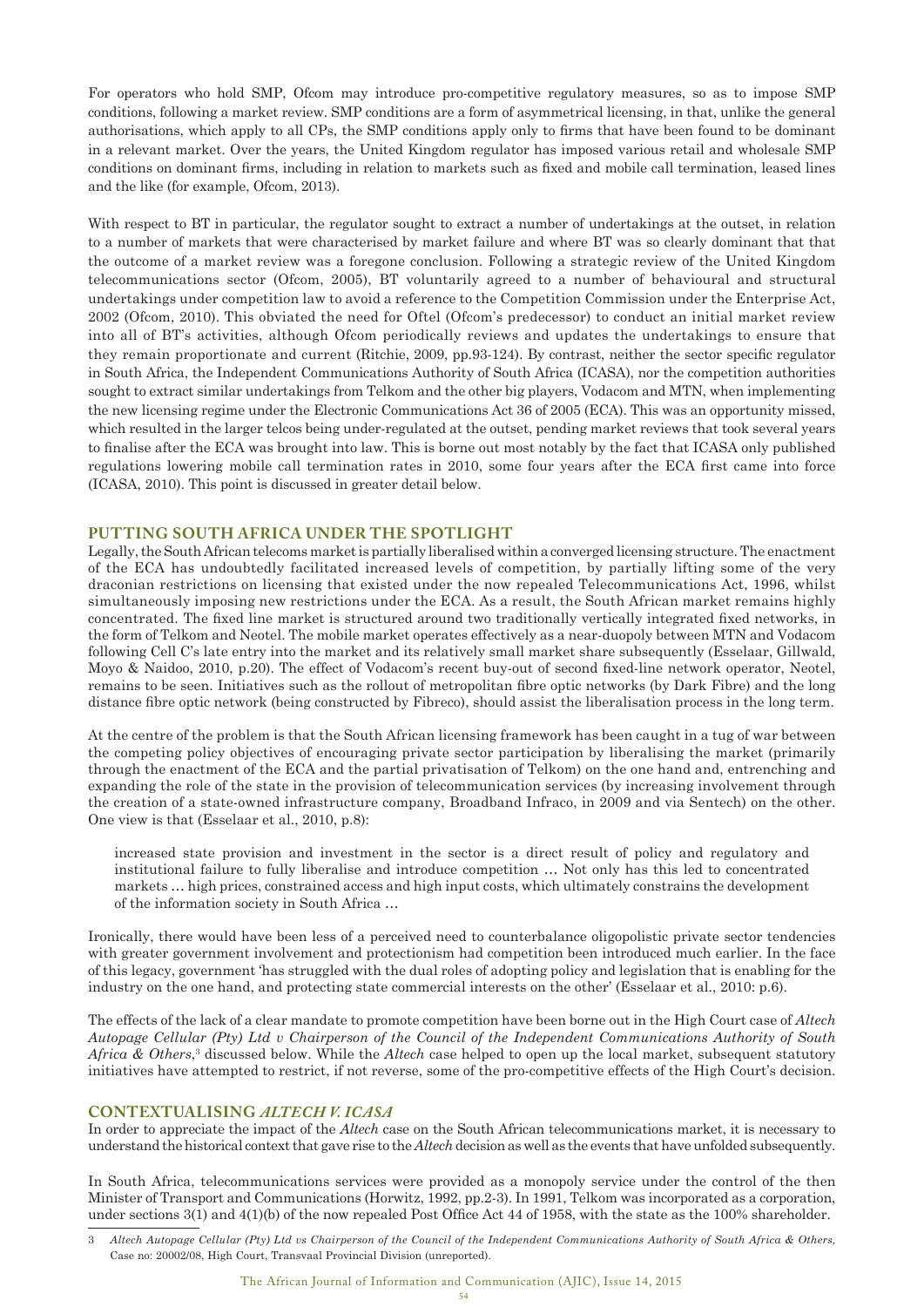Telkom remained a wholly owned state enterprise until 14 May 1997, when the government sold a 30% equity stake in the company to a foreign consortium. Government floated a further 28% of its shares in Telkom on the stock exchange in March 2003. Telkom was listed on the Johannesburg Stock Exchange (JSE) in South Africa on 4 March 2003 and on the New York Stock Exchange (NYSE)) on 6 March 2003. However, Telkom was never fully privatised. To date, the South African government remains the largest individual shareholder in Telkom with a shareholding of 39.8%.4

On the regulatory front, the state's interests were initially reinforced by the fact that telecom service providers operated under licences issued by the Postmaster-General, who in turn reported to the Minister (RSA, 1958, section 78(1A)(b)). Thus the Postmaster-General effectively functioned in three capacities – as the regulator, and as a representative of the line ministry and Telkom, all at the same time. In 1991, the Post Office Act, 1958 was amended (RSA, 1991), so as to transfer the Postmaster-General's regulatory and licensing powers to Telkom (RSA, 1991, section 34).

The positioning of Telkom as regulator and operator became increasingly untenable as growth in the telecoms sector began to explode in the 1990s. In the early 1990s, the South African government held extensive public consultations regarding the reform of the sector. This took the form of a Green Paper and then a White Paper, which set out the government's policy position on sector regulation before the Telecommunications Act was promulgated into law in 1996.

The Telecommunications Act introduced two key reforms. Firstly, the new legislation established a sector-specific telecom regulatory agency (which ultimately became ICASA) to take over all of Telkom's regulatory functions (RSA, 1996, section 96). Secondly, the Telecommunications Act granted Telkom a statutory monopoly over the provision of fixed-line services but gave the Minister of the then newly constituted Department of Communications (DoC) the discretion to liberalise the market over time. Two aspects of the regulatory reforms ushered in by the Telecommunications Act were to prove particularly problematic over time:

- i. Line ministry problem: The first wrinkle is that the responsibilities for policy formulation for the telecom sector, regulatory oversight of ICASA (via Parliament) and shareholder management of Telkom and Sentech are all located within the DoC – rather than with the Department of Public Enterprises (DPE), the government department ordinarily tasked with overseeing state owned entities.
- ii. Continued direct state involvement in regulatory processes: Secondly, the Telecommunications Act requires the Minister of Communications not only to approve, but in some instances to overturn regulatory decisions taken by ICASA. Specifically, the Act gives the Minister the final say over regulations written by ICASA (RSA, 1996, section 96), the selection of certain types of licensees (RSA, 1996, sections 34-35), and in some cases allows the Minister to deviate from pre-existing statutory licensing processes (RSA, 1996, section 35A).

This state of affairs wholly undermines the independence of the regulator. It is highly inappropriate, given the South African government's already high levels of investment in the local telecom industry. The Telecommunications Act institutionalises the conflict of interests between state holdings in the sector and the promotion of competition, borne out in the conversion of Altech's old-style telecommunications service licence to new style network and service licences under the ECA, ultimately giving rise to the *Altech* litigation.

Leading up to a discussion of the *Altech* decision, it is useful to give an overview of the passage into law of the ECA, which replaced the Telecommunications Act on 19 July 2006. The ECA was meant to revamp the Telecommunications Act, which had fallen behind developments in technology and had become increasingly anachronistic. The old Act had been passed into law when Telkom SA was still dominant and wholly state owned, and mobile services were in their infancy. As such, the Telecommunications Act was primarily focused on regulating fixed line services, leaving mobile telephony under-regulated. This became problematic as the mobile sector began to grow and as Vodacom and MTN became dominant to the point where the number of mobile subscribers exceeded the number of fixed line subscribers. In this context, there was a growing recognition amongst policymakers and industry stakeholders that a major overhaul of the regulatory framework was overdue.

Unlike the comprehensive policy formulation process that had preceded the passage of the Telecommunications Act into law, no similar process accompanied the ECA. In July 2003, the then Department of Communications sought to bypass the Green Paper/White Paper process by holding a 'National Colloquium on Convergence Policy' over a period of a few days. Following the colloquium, a drafting committee was established that launched immediately into preparing the Convergence Bill, which ultimately became the ECA after undergoing several iterations in Parliament. By contrast with the Telecommunications Act, the drafters of the ECA had no clearly articulated policy framework to guide them.

Ostensibly, the ECA was meant to reform the regulation of the electronic communications sector in South Africa, and also to promote competition. The passage of the ECA was accompanied by extensive amendments to the Independent Communications Authority of South Africa Act 2000, which guides ICASA. The ECA and the ICASA Amendment Act, 2006, read together, had three broad objectives, namely:

- i. The harmonisation and reform of infrastructure regulation across telecommunication and broadcasting networks: Similar to the United Kingdom, different licences were required depending on the service provided (such as fixed line, mobile telephony and value added network services (VANS)) and the platform over which the service was provided (broadcasting signal distribution versus telecommunications).
- ii. The consolidation of broadcasting legislation: There had been duplication of broadcasting legislation, which

See: http://www.telkom.co.za/about\_us/company\_information/shareholding.html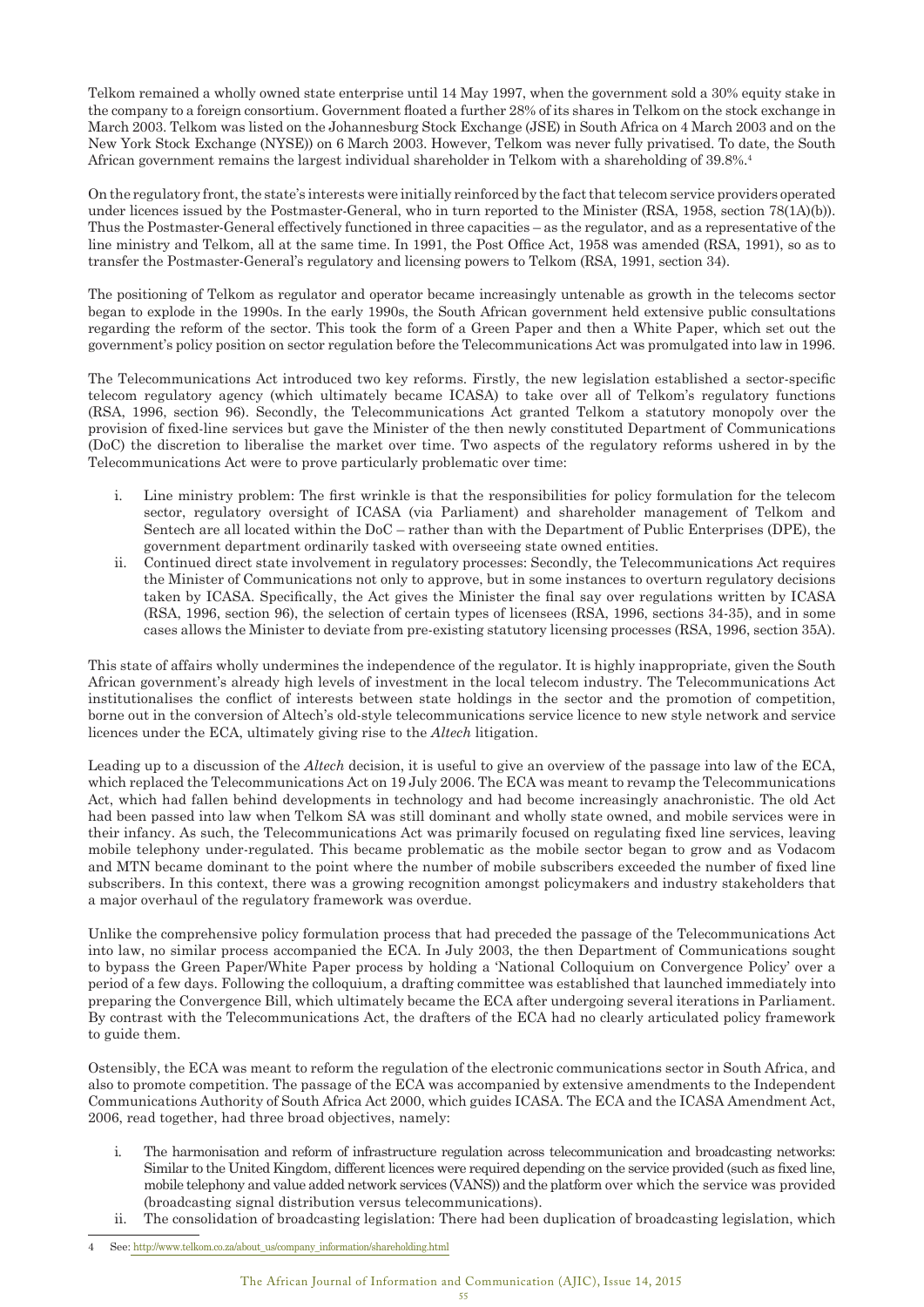the ECA aimed to rationalise. The ECA did not attempt to harmonise content regulation across different platforms, because content regulation remains platform dependent.5

iii. The harmonisation of the powers and functions of the regulator with respect to infrastructure regulation and content regulation: ICASA had historically enjoyed a much higher degree of independence from the Minister of Communications in the performance of its broadcasting regulatory functions than in relation to telecommunications.<sup>6</sup>

Following from this, the ECA replaced the Telecommunications Act and the Independent Broadcasting Authority Act, 1993. The Broadcasting Act, 1999 continued in force, primarily with the purpose of regulating the South African Broadcasting Corporation, but mostly with provisions dealing with the licensing and regulation of the broadcasting sector removed.

# **PARTIAL REFORM OF THE LICENSING REGIME**

At first glance, the ECA appeared to depart dramatically from the existing legislation by adopting a system of licensing and SMP regulation similar to that in the EU. Notably, the ECA dispensed with the previous service- and sector-based distinctions that had existed under the Telecommunications Act and the IBA Act. Under the old Acts, an entity could potentially be required to hold two, or sometimes three licences, according to the type of service that they wished to provide, all with different rights attached. To give just a few examples, some of these licence categories included the following:

| Licence type                                         | <b>Service licensed</b><br><b>Rights attached to licence</b>       |                                                                                                                                                                                                                                  |  |
|------------------------------------------------------|--------------------------------------------------------------------|----------------------------------------------------------------------------------------------------------------------------------------------------------------------------------------------------------------------------------|--|
| PSTS (public switched telecommunication<br>services) | Fixed line services                                                | Included the right to operate a network.                                                                                                                                                                                         |  |
| MCTS (mobile cellular telecommunations services)     | Basic mobile services (includes the right to<br>operate a network) | Included the right to operate a radio access<br>network, but fixed links had to be obtained from<br>Telkom (or the second national operator, Neotel)<br>until a date set by the Minister by notice in the<br>Government Gazette. |  |
| Multimedia services                                  | Enhanced services                                                  | Included the right to operate a national network,<br>but excluded the right to provide voice services<br>until a date set by the Minister by notice in the<br>Government Gazette.                                                |  |
| Carrier of carriers                                  | Wholesale international voice and data                             | Included the right to operate a national network,<br>but excluded the right to provide retail services.                                                                                                                          |  |
| USALs (under-serviced area licences)                 | Regional fixed and mobile services in under-<br>serviced areas     | Included the right to operate a regional network<br>and to provide voice services over that network.                                                                                                                             |  |
| VANS (value-added network services)                  | <b>Enhanced services</b>                                           | Historically excluded the right to self-provide<br>own network facilities or provide voice services<br>until a date set by the Minister by notice in the<br>Government Gazette.                                                  |  |
| PTNs (private telecommunication networks)            | Private business services                                          | Historically excluded the right to self-provide<br>own network facilities. Such facilities had to be<br>obtained from Telkom (or the second national<br>operator, Neotel).                                                       |  |

#### FIGURE 2: LICENCE CATEGORIES UNDER THE NOW REPEALED TELECOMMUNICATIONS ACT

Source: RSA, 1996

The ECA dispensed with these complexities by introducing two platform and technology neutral infrastructure-based service licence categories for electronic communications network services (ECNS) and electronic communication services (ECS). These categories roughly correspond to the concept of an ECN and an ECS in the EU respectively.

In theory, the ECA allows for ECNS and ECS providers to be licensed in one of three ways: individually, via a class licence and/or via a licence exemption. On the face of it, this appears to be a radical departure from the Telecommunications Act, which required all telecommunications services to be individually licensed. However, in practice the 'class' licensing system introduced by the ECA is not a general authorisation regime. So-called 'class' licensees still require the pre-approval of the regulator to be given (which is the hallmark of an individual licensing system), albeit in accordance with a less onerous procedure than that required of applicants for 'individual' licences.

<sup>5</sup> It is not practicable to harmonise content regulation, because different content platforms lend themselves to different degrees of regulation. Traditionally, only certain types of content have been subject to regulation, namely broadcasting content transmitted over terrestrial, satellite and cable platforms. Other forms of content such as Internet content and interactive voice services, are usually left unregulated, subject to self- or co-regulation or alternatively, to very light touch statutory regulation.

<sup>6</sup> Historically, the regulation of broadcasting under the IBA was protected under Chapter 9 of the South African Constitution. Chapter 9 institutions are required to report directly to Parliament via the National Assembly rather than via a line ministry. Whereas the IBA reported to Parliament and had complete freedom over licensing and other regulatory processes, SATRA reported to the Minister of Communications. The constitutional status of ICASA as a Chapter 9 institution was never resolved, following the merger of the IBA and SATRA into ICASA. As a result, there is still some debate as to whether the institutional independence afforded by Chapter 9 extends to ICASA as a whole or only to its broadcasting regulatory functions.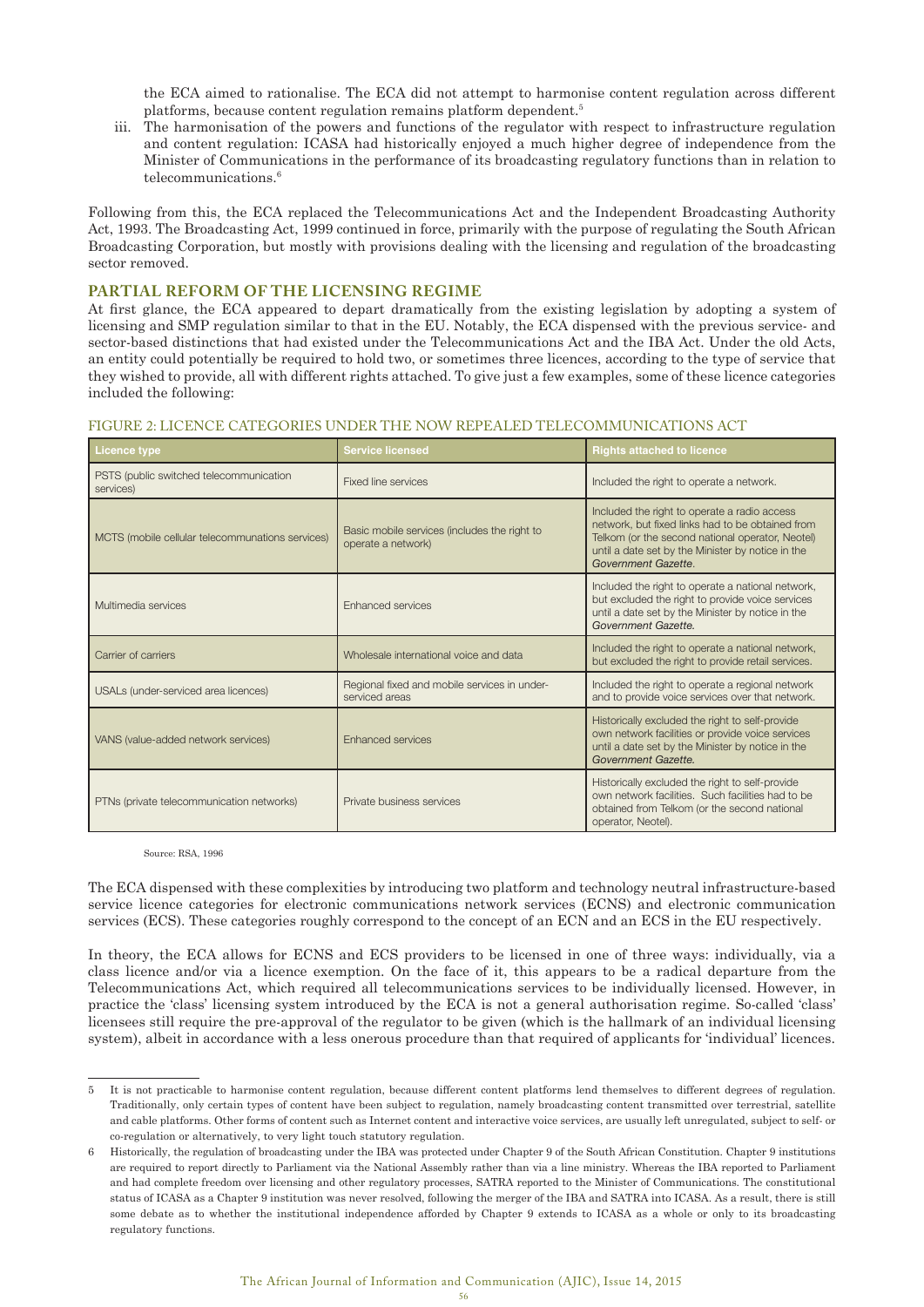To complicate things further, the ECA empowers ICASA to designate whether an activity is individually licensed, class licensed or licence exempt, depending on what the ECA euphemistically refers to as its 'impact' on 'socio-economic development' (RSA, 2005, section 5(3)(e)). Some activities are pre-categorised in the ECA as follows:

### FIGURE 3: LICENCE CATEGORIES UNDER THE ECA

|              | <b>Electronic communications</b><br>network services                                                          | <b>Electronic communications</b><br>services                                                                                    | <b>Licensing methodology</b>                                                                                                                                                                                                                                                                                                         |
|--------------|---------------------------------------------------------------------------------------------------------------|---------------------------------------------------------------------------------------------------------------------------------|--------------------------------------------------------------------------------------------------------------------------------------------------------------------------------------------------------------------------------------------------------------------------------------------------------------------------------------|
| Individual   | For profit national and provincial<br>infrastructure providers.<br>Providers in whom the state owns<br>$25%+$ | Voice telephony providers who<br>use numbers from the national<br>numbering plan.<br>Providers in whom the state owns<br>$25%+$ | No unsolicited applications are<br>permitted for an individual licence.<br>An application for a licence may only<br>be made following an ITA issued by<br>ICASA.<br>ICASA must follow a comprehensive<br>notice and comment procedure and<br>hold public hearings before issuing<br>an individual licence (RSA, 2005,<br>section 9). |
| <b>Class</b> | For profit municipal infrastructure<br>providers, but not where the state<br>owns $25%$ +                     | Data services, voice telephony not<br>using numbers from ICASA, but not<br>where the state owns $25\% +$                        | Any person may apply for a class<br>licence on an unsolicited basis at<br>any time.<br>ICASA must decline or approve the<br>licence within 60 days, otherwise the<br>licence will be deemed to have been<br>granted (RSA, 2005, sections 16-19).                                                                                     |
| Exempt       | Small ECNs such as local area<br>networks, PTNs                                                               | Non-profit ECS, resale                                                                                                          | ICASA currently requires exemptees<br>to notify it before providing a licence<br>exempt service, which defeats the<br>purpose of a licence exemption<br>regime (RSA, 2005, section 5(6)).                                                                                                                                            |

Source:RSA, 2005

This has introduced an unnecessary layer of complexity into the licensing regime, as the geographic coverage of a licensee's operations does not always fit neatly into municipal, provincial or national boundaries.

In some cases, the new regime lowers some of the barriers to entry for new market entrants, but in other cases has erected new ones. The ECA has maintained obstacles to entry for new market entrants that previously existed under the Telecommunications Act, particularly for individual licensees. Notably, the ECA still precludes some categories of applicants from applying for a licence of their own accord, unless an ITA has been issued. Applicants for national infrastructure based licences no longer have to rely on the Minister of Communications to finally approve their applications, as was the case for PSTS and MCTS licence applicants under the Telecommunications Act. This is a good thing, as the concurrent licensing powers that ICASA and the Minister previously shared under the Telecommunications Act invariably caused significant delays for new market entrants (as occurred with Neotel and Cell C), particularly when the Minister and ICASA did not agree on who the licensee should be. However, the Minister still retains the upper hand in determining market structure under the ECA: notably, ICASA may not issue an ITA for an individual ECNS (I-ECNS) licence unless the Minister has first authorised this by way of a policy direction (RSA, 2005, section 5(6)).

In other instances, the ECA has erected new barriers to entry where none existed before. Under the Telecommunications Act, VANS providers who wanted to provide voice services using numbers allocated by ICASA could simply apply to ICASA for a new licence whenever they wanted to. This right has been stripped away under the ECA. Now, no prospective providers of voice services, to be paired to numbers from the national numbering plan, may apply for an individual electronic communications service (I-ECS) licence on an unsolicited basis (RSA, 2005, sections 5(3) and 9).

# LICENCE CONVERSIONS UNDER THE ECA

Because the licensing regime ushered in by the ECA differed from that under the Telecommunications Act, ICASA was required to convert existing telecommunications service licences to the new ECA licence categories (RSA, 2005, sections 92-93). Under the ECA, certain ground rules apply to the conversion process:

- i. Firstly, ICASA is mandated to convert existing licences on no less favourable terms (RSA, 2005, section 93(1)). The only exception to this is that the ECA forbids ICASA from conferring any monopoly or exclusionary rights under the new licence regime (RSA, 2005, section 93(7)). As such, it is not open to ICASA to extend the exclusivity provisions in Telkom's licence, for example.
- ii. Secondly, the ECA requires ICASA to issue separate ECNS and ECS licences to licensees whose existing licences authorises them both to provide services and operate telecommunications networks or facilities (RSA, 2005, section 93(4)). The implications of this are that ICASA is required to issue two licences in the place of all existing vertically integrated licences, such as fixed line (PSTS) and mobile (MCTS) licences.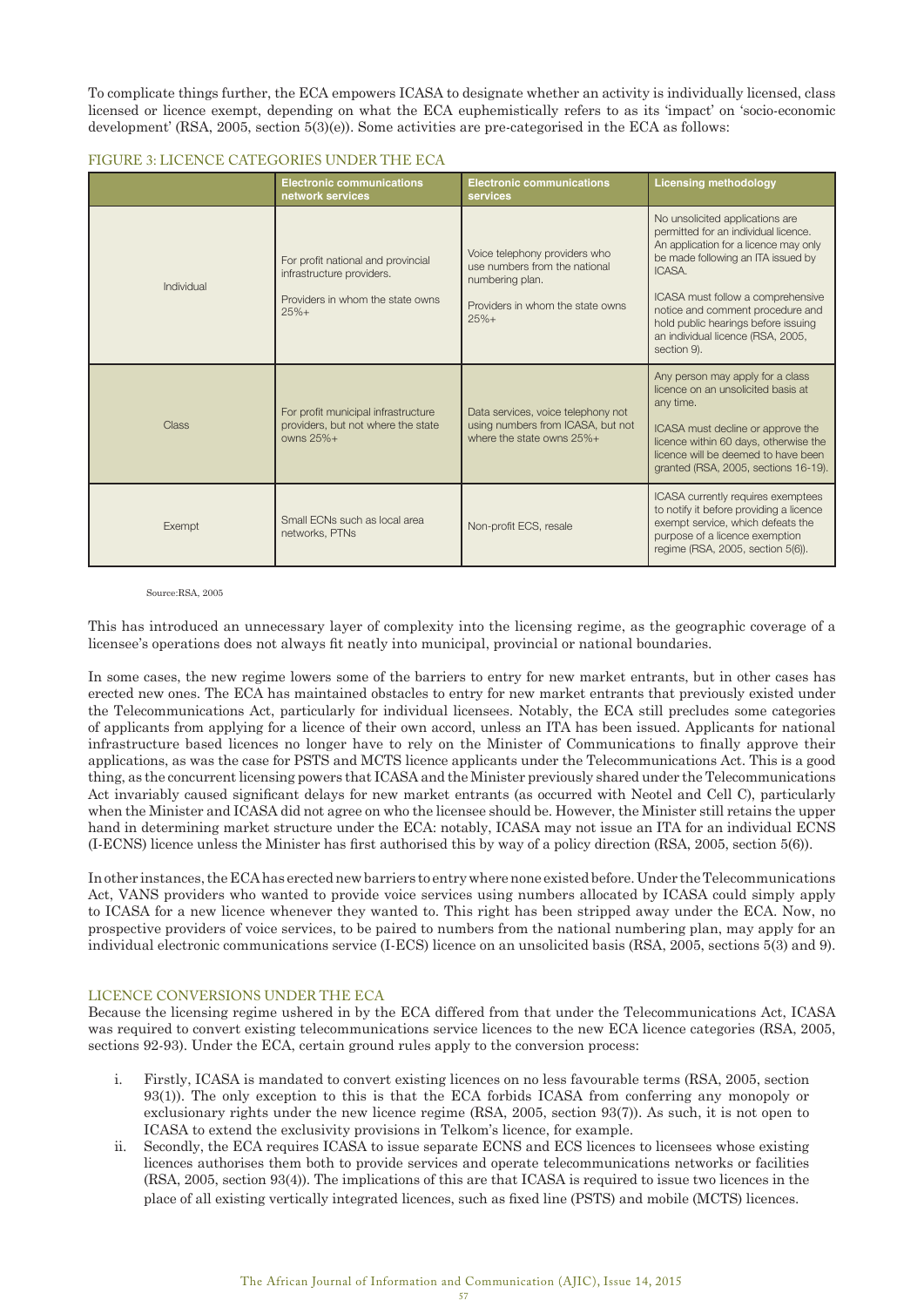# ALTECH AND THE CONVERSION OF VANS LICENCES

Altech had historically held a VANS licence under the Telecommunications Act, which it asked ICASA to convert to I-ECNS and I-ECS licences under the ECA. However, ICASA, under pressure from the Minister of Communications, attempted to limit the number of VANS licensees who were entitled to receive a converted I-ECNS licence. In response to this, Altech referred a dispute to the High Court, and won.

The facts giving rise to the *Altech* decision bear some mention, as they provide a fascinating insight into the structural conflict of interest that subsisted between the Minister and ICASA. The seeds of this institutional tension had been planted by statute, firstly under the Telecommunications Act and reinforced under the ECA. Historically, the Telecommunications Act treated VANS as a sub-category of telecommunications services. Section 40(2) of the Act required VANS to lease their telecommunications facilities exclusively from Telkom until 07 May 2002, and then from Telkom and the second national operator (Neotel) on a duopoly basis, until a date set by the Minister in the *Government Gazette*.

On 03 September 2004, the Minister of Communications published a series of determinations in the *Government Gazette*. The determinations provided as follows in relation to VANS licensees: 'In terms of section 40(2) of the [Telecommunications] Act, 01 February 2005 shall be the date from when value added network services may also be provided by means of telecommunication facilities other than those provided by Telkom and the Second National Operator or any of them'. Initially, ICASA took the view that the legal effect of the determinations was that, after 01 February 2005, VANS licensees were at liberty either to self-provide their own telecommunications facilities, or to lease their facilities from a third party other than Telkom or Neotel (ICASA, 2004: clause 2.2(b)). On 22 November 2004, ICASA issued a media release, which confirmed its view that VANS were entitled to self-provide their own facilities from 01 February 2005. ICASA subsequently published draft regulations along the same lines.

Presumably as a result of intense lobbying by industry stakeholders with vested interests, the Minister sought to backtrack on the determinations. The turning point came on 30 January 2005, when the Minister issued a press statement in which she stated that the intention behind determinations had not been to allow VANS to self-provide their own facilities, and that VANS providers would need to lease their facilities from another licensee. The media statement provided as follows (ioz@internet.org.za,2005):

The issue of self-provisioning was issued in the government's policy determinations only in relation to mobile cellular operators in terms of fixed links, to give full meaning to the intention to reduce the costs of telecommunication services in SA, *it is the intention that VANS operators may obtain facilities from any licensed operator and as specified in the determinations.* 

It is not the government's intention to license every single activity that can be provided by a VANS operator, as this would lead to an absurd result. I can assure the sector that the Convergence Bill [which the draft ECA was then called], when tabled, will bring much needed certainty to the sector in this regard. (Emphasis added).

This press release was not published in the *Government Gazette,* as the Telecommunications Act did not allow the Minister to withdraw a determination after it had been issued. To circumvent this provision, Ivy Matsepe-Casaburri, the then Minister of Communications, stated that the press statement did not seek to amend the determinations but sought merely to 'clarify' them.

As a result, the Minister declined to approve the draft VANS regulations, which ICASA was required to submit to her for approval under sections 96(6) and 95(3) of the Telecommunications Act. The court papers in the *Altech* litigation revealed that the Minister sent a fax to ICASA on 08 February 2005, mandating it to redraft the VANS regulations so as to remove any explicit reference to self-provisioning from the final VANS regulations (*Altech* v ICASA and others), to which ICASA eventually conceded.

ICASA then embarked on the process of converting VANS licences under the ECA. Initially, ICASA indicated that it would issue both ECNS and ECS licences to VANS licensees. However, the Minister of Communications disagreed. On 17 September 2007, in a stunning disregard of the regulator's independence, the Minister published a set of policy directions under the ECA, in which she directed ICASA to consider whether "some or none" of the existing VANS licensees should receive I-ECNS licences (Minister of Communications, 2007: clause 3).

In response to ministerial pressure, ICASA issued various draft licence conversion matrices, in which it stated that it was considering awarding I-ECNS licences to a select group of five VANS licensees (which excluded Altech) – in general disregard of the provisions of the ECA (ICASA, 2007). This was the straw that broke the proverbial camel's back. Altech then sued ICASA in the High Court and won.

### CONCLUDING REMARKS

Following the *Altech* judgment, ICASA granted and issued 288 I-ECNS licences, as well as granting, without issuing, another 256 I-ECNS licences in January 2009 (ICASA, 2009a, 2009b). This has helped to liberalise the market significantly by facilitating the rollout of networks and services by alternative providers. However, because the individual licensing process under the ECA remains so onerous, the market effectively remains closed to new market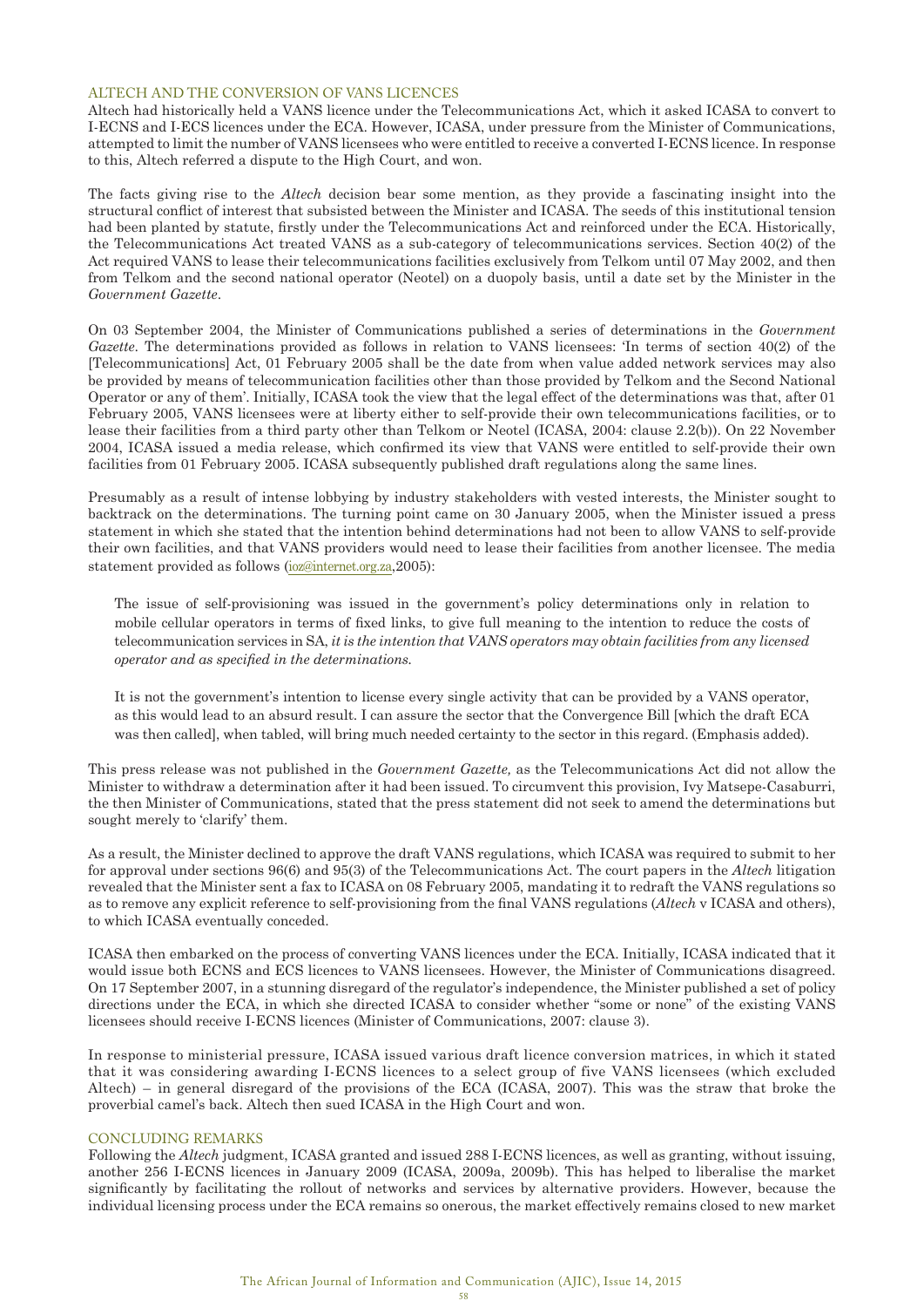entrants who want to roll out larger scale voice and data networks, unless they are able to take transfer of I-ECNS and I-ECS licences from an existing licensee.

South Africa should aim to transition to a full class licensing regime, such as in the United Kingdom, where there are no bars to entry, other than access to spectrum and a pair of pockets that are deep enough to fund network rollout. The fact that so many network licensees were authorised following the *Altech* judgment means that it no longer makes sense to maintain artificial restrictions to entry for telecommunications networks and services and network services licensees. Rather, ICASA should focus its resources and attention on more important issues, such as licensing high-demand spectrum to enable the deployment of faster broadband (which has repeatedly been delayed) and pro-competitive regulation.

#### POSTSCRIPT: THE CURRENT POLICY REVIEW PROCESS

Before the national and provincial elections on 07 May 2014, there were some indications that changes might be underway. In January 2014, the DoC issued a draft National Integrated ICT Policy for consultation, effectively a policy Green Paper, which raises questions about options for reforming the regulatory framework. The Green Paper does not raise any substantive proposals to reform the licensing framework. Disappointingly, the draft policy document merely summarises the existing licensing framework in paragraph 5.2.3 of the ECA, without suggesting that it needs to be reformed in any way (DoC, 2014: 24). Instead, the paper rehashes the somewhat tired question as to whether policy is best served by promoting facilities-based competition (where there are no or limited restrictions on the number of licensed network operators) or service-based competition (where the number of network operators remains restricted) (DoC, 2014: 44).

The Green Paper was followed by an amendment to the ECA in April 2014. If submissions regarding licensing were received from the public in response to the Green Paper, these never found their way into the 2014 Electronic Communications Amendment Act (RSA, 2014), which has kept the existing licensing framework almost intact. This was an opportunity missed.

In November 2014, the Ministry of Telecommunications and Postal Services published a discussion paper on the proposed national integrated ICT policy, which sets out various options for policy reform in a number of areas. There are a few promising indications that reforms may be introduced in specific areas, including positing spectrum trading and spectrum sharing as policy options (Ministry of Telecommunications and Postal Services, 2014, pp.97-98) and proposing to enhance ICASA's powers to conduct more regular market reviews, while generally strengthening ICASA's ability to impose pro-competitive regulation on SMP designees (Ministry of Telecommunications and Postal Services, 2014, pp.44-46). The introduction of a general authorisation regime for telecommunications networks and services is not presented as an explicit policy option.<sup>7</sup> This should be addressed when the National Integrated ICT Policy is translated into legislation.

#### **REFERENCES**

Altech Autopage Cellular (Pty) Ltd v Chairperson of the Council of the Independent Communications Authority of South Africa and Others (20002/08) [2008] ZAGPHC 268 (29 August 2008). Available at http://www.saflii.org/za/cases/ZAGPHC/2008/268.html

- Esselaar, S., Gillwald, A., Moyo, M., & Naidoo, K. (2010). *South African ICT sector performance review 2009/2010*. Towards evidencebased ICT policy and regulation Volume Two, Policy Paper 6, Cape Town: Research ICT Africa. Available at http://www.researchictafrica. net/publications/Policy\_Paper\_Series\_Towards\_Evidence-based\_ICT\_Policy\_and\_Regulation\_-\_Volume\_2/Vol\_2\_Paper\_6\_-\_South\_Africa\_ ICT\_Sector\_Performance\_Review%20\_2010.pdf
- Conradi, M. (2009). Introduction. In Conradi, M. (Ed.) *Communications Law Handbook*, 1-12, London: Bloomsbury Professional.
- DoC (2014, January 24). National integrated ICT policy. Government Gazette No. 37261.
- EU. (2002a, March 7). Directive 2002/19/EC on access to, and interconnection of, electronic communications networks and associated facilities (Access Directive).
- EU. (2002b, March 7). Directive 2002/20/EC on the authorisation of electronic communications networks and services (Authorisation Directive).
- EU. (2002c, March 7). Directive 2002/21/EC on a common regulatory framework for electronic communications networks and services (Framework Directive).
- EU. (2002d, March 7). Directive 2002/22/EC on universal service and users' rights relating to electronic communications networks and services (Universal Service Directive).
- EU. (2008, May 9). Consolidated version of the Treaty on the Functioning of the EU [TFEU], *Official Journal of the European Union*, Notice No. 20008/C 115/01, 47-200.

<sup>7</sup> Like the Green Paper that preceded it, the discussion paper seeks opinion on whether service-based or facilities-based competition is optimal, or a hybrid between the two (Department of Telecommunications and Postal Services, 2014: 50-51).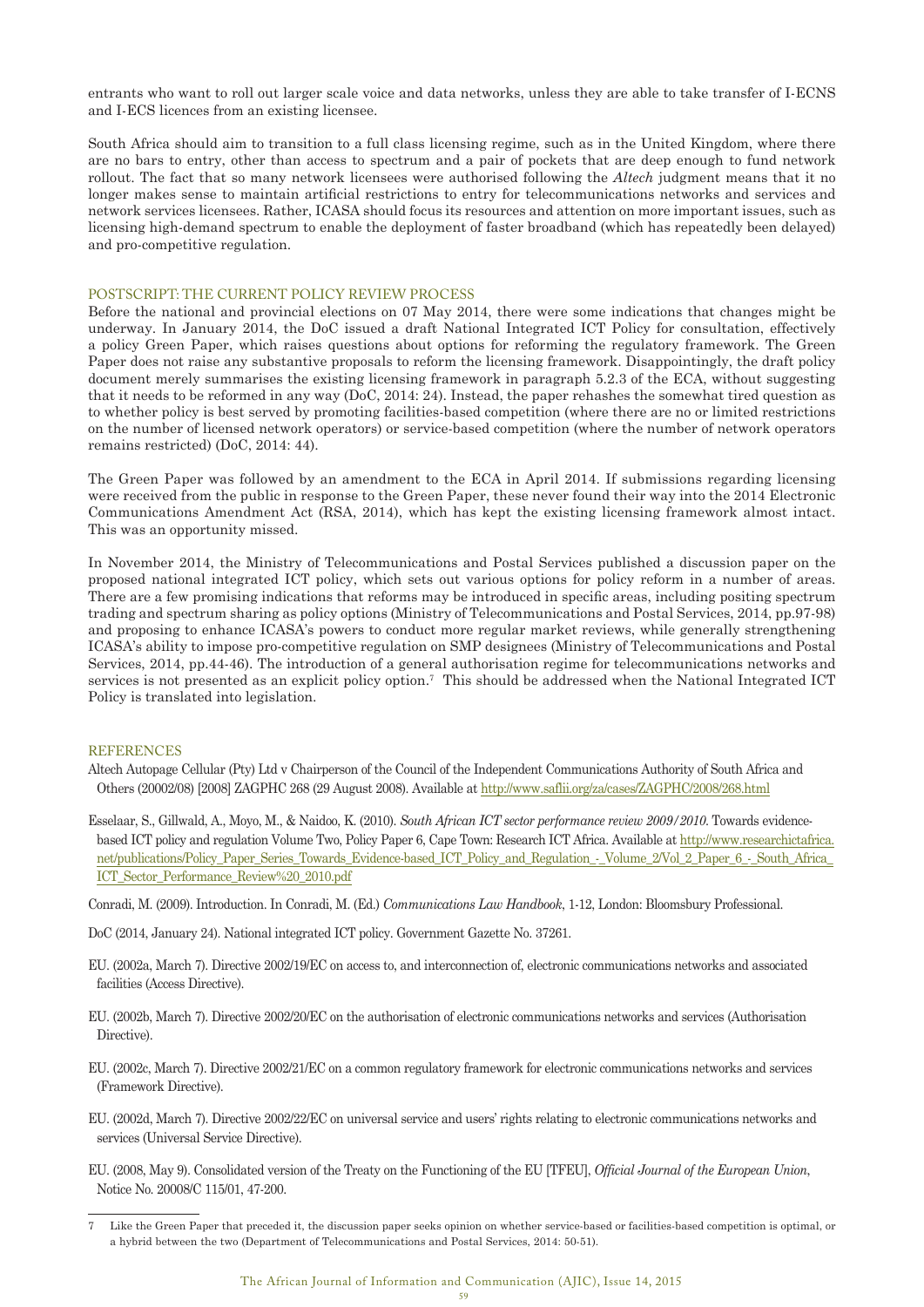- EU. (2009, November 25). Directive 2009/140/EC of the European Parliament and of the Council of 25 November amending Directives 2002/21/EC on a common regulatory framework for electronic communications networks and services, 2002/19/EC on access to, and interconnection of, electronic communications networks and associated facilities, and 2002/20/EC on the authorisation of electronic communications networks and services. Official Journal of the European Union, L 337/37.
- Horwitz, R. (1992). *South African telecommunications: History and prospects*. Available at http://www.vii.org/papers/horwitz2.htm
- ICASA. (2004, December 7). Notice of withdrawal and intention to make regulations for value added network services, Government Gazette No. 27072.
- ICASA. (2007, November 5). Intention to confirm licensee information contained in the conversion matrix. Government Gazette No. 30438.
- ICASA (2009a, January 16). Electronic Communications Act (36/2005): General notice on converted licences in terms of section 93. Government Gazette No. 31803.
- ICASA (2009b, February 12). Electronic Communications Act No. 36 of 2005: Converted broadcasting, electronic communications services, electronic communications network services and frequency spectrum licences: Amendment. Government Gazette No. 31902.
- ICASA. (2010, October 29). Call termination regulations. Government Gazette No. 33698. infoDev/ITU (n.d.a). *ICT regulation toolkit, 'Module 3 Authorisation of services*'. Available at www.ictregulationtoolkit.org/sectionexport/pdf/3
- infoDev/ITU (n.d.b). *ICT regulation toolkit, 'Module 6 Legal and institutional framework*'. Available at www.ictregulationtoolkit.org/ sectionexport/pdf/6
- Intven, H., Oliver, J., & Sepulvéda, E. (Ed). (2000). *Telecommunications regulation handbook*. Washington DC: infoDev.
- ioz@internet.org.za (2005, January 31). Bad news, folks… Available at http://permalink.gmane.org/gmane.org.operators.ioz/2666
- Minister of Communications (2004, September 3). Determinations of dates in terms of the Telecommunications Act. Government Gazette 26763.
- Minister of Communications (2007, September 17). Policies and policy directions drafted in terms of section 3(1) and (2). Government Gazette 30308.
- Ministry for Posts, Telecommunications and Broadcasting (1995, July). *Telecommunications Green Paper*. Available at http://www.polity. org.za/polity/govdocs/green\_papers/telecomms.html
- Ministry for Posts, Telecommunications and Broadcasting (1996). *White Paper on Telecommunications policy*. Available at http://www. polity.org.za/polity/govdocs/white\_papers/telewp.html
- Ministry of Telecommunications and Postal Services (2014, November 14). National integrated ICT policy discussion paper. Government Gazette 38203.
- Ofcom (2005, September 22). *Final statements on the Strategic Review of Telecommunications, and undertakings in lieu of a reference under the Enterprise Act 2002*. Available at http://stakeholders.ofcom.org.uk/binaries/consultations/752417/statement/ statement.pdf
- Ofcom (2006, September 13). *End-to-end connectivity*. Available at http://stakeholders.ofcom.org.uk/binaries/consultations/end\_to\_ end/statement/statement.pdf
- Ofcom (2010, March 23). *Undertakings given to Ofcom by BT pursuant to the Enterprise Act 2002*. Available at http://stakeholders. ofcom.org.uk/binaries/telecoms/policy/bt/Consolidated\_Undertakings.pdf
- Ofcom (2013, September 26). Review of the fixed narrowband services markets: Statement on the proposed markets, market power determinations and remedies. Available at http://stakeholders.ofcom.org.uk/binaries/consultations/nmr-2013/statement/ Final\_Statement.pdf
- Ritchie, G. (2009). The undertakings. In Conradi, M. (Ed.) *Communications Law Handbook*, London: Bloomsbury Professional, 93-124.
- RSA. (1958). Post Office Act 44 of 1958. Pretoria: Republic of South Africa (RSA) [repealed].
- RSA. (1991, June 19). Post Office Amendment Act 85 of 1991. Government Gazette No. 13310.